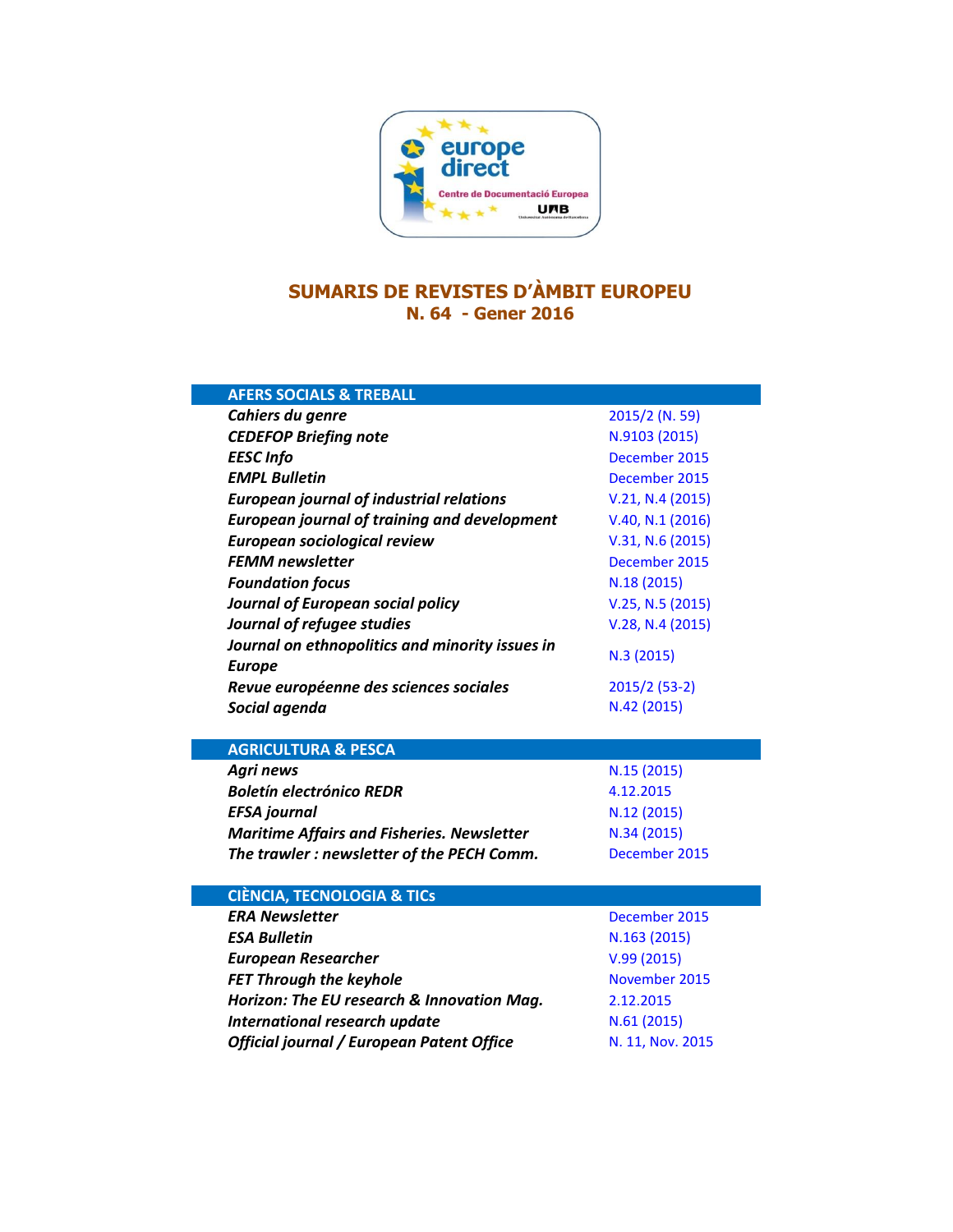| <b>COOPERACIÓ &amp; AJUDA HUMANITÀRIA</b>           |                     |
|-----------------------------------------------------|---------------------|
| Annual Report 2015 on the European Union's          | 2015                |
| <b>Development and External Assistance Policies</b> |                     |
| and their implementation in 2014                    |                     |
| <b>ECHO Daily Flash</b>                             | <b>Diari</b>        |
| <b>European Asylum Support Office-EASO</b>          | October 2015        |
| Nómadas. Revista crítica de Ciencias Sociales y     | V. 46, N.2 (2015)   |
| <b>Jurídicas</b>                                    |                     |
| The Journal of development studies                  | V.51, N.12 (2015)   |
| <b>World Development</b>                            | V.79(2016)          |
| <b>ECONOMIA &amp; FINANCES</b>                      |                     |
| Alternativas económicas                             | N.31(2015)          |
| <b>Basic figures on the EU</b>                      | Fourth quarter 2015 |
| <b>BCE - Proyecciones macroeconómicas</b>           | December (2015)     |
| <b>BioRes Bridges Trade</b>                         | V.9, N.10 (2015)    |
| <b>Committee on Budgets newsletter</b>              | 10.12.2015          |
| <b>CompNet news</b>                                 | N. 16, Nov. 2015    |
| Cuadernos de información económica                  | N.249 (2015)        |
| <b>EC Tax review</b>                                | V.24/6(2015)        |
| <b>ECB - Financial Stability Review</b>             | November 2015       |
| <b>ECB Working paper</b>                            | N.1871 (2015)       |
| <b>ECFIN E-news</b>                                 | N.129 Dec. 2015     |
| <b>ECON Online</b>                                  | December 2015       |
| Etudes économiques de l'OCDE                        | 2015/12 (N. 12)     |
| <b>EU Candidate and Potential Candidate</b>         | 3rd. quarter 2015   |
| <b>Countries' Economic Quarterly</b>                |                     |
| <b>EU Trade news</b>                                | 14.12.2015          |
| European economic review                            | V.82 Feb. 2016      |
| <b>European economy. Discussion papers</b>          | N.21 (2015)         |
| <b>European economy. Institutional Papers</b>       | N.13 (2015)         |
| <b>European journal of political economy</b>        | V.41(2016)          |
| <b>Eurostat review on national accounts and</b>     | 1/2015              |
| macroeconomic indicators EURONA                     |                     |
| Eurostatistics - Data for short-term economic       | 12-2015             |
| analysis                                            |                     |
| <b>Global Trade and Customs Journal</b>             | V.10, N.11/12(2015) |
| <b>IMCO Newsletter</b>                              | N.65, Dec. 2015     |
| <b>INTA newsletter of the EP Committee on</b>       | N.61(2015)          |
| <b>International Trade</b>                          |                     |
| <b>Intereconomics</b>                               | V.50, N.6 (2015)    |
| Journal - Tribunal de Cuentas Europeo               | N.11(2015)          |
| Journal of the European Economic Association        | V.13, N.6 (2015)    |
| Journal of world trade                              | $V.49-6(2015)$      |
| Mediterráneo Económico                              | N.28 (2015)         |
| <b>Taxation and customs union</b>                   | 10.12.2015/         |
|                                                     | 11.12.2015          |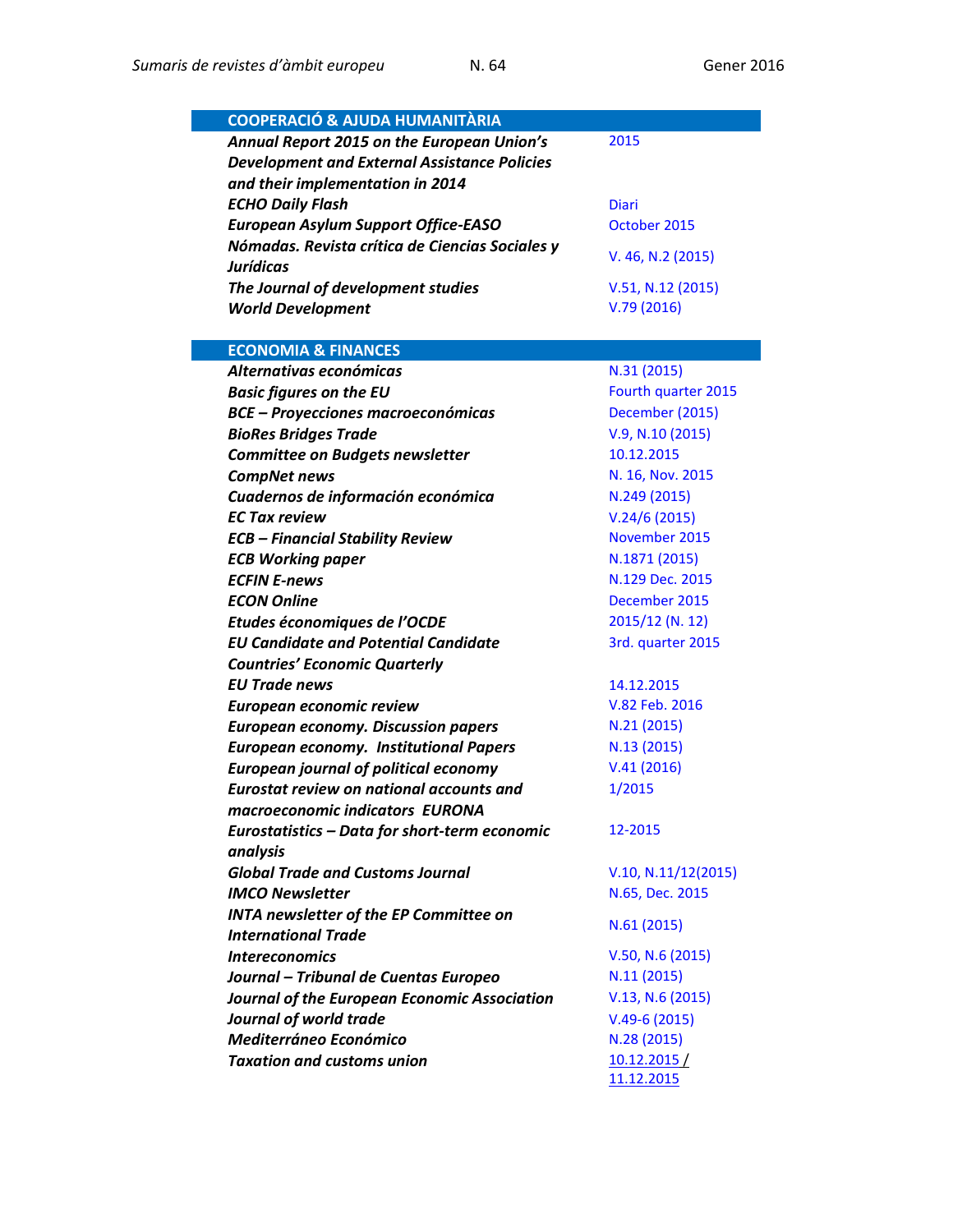| Tribunal de Cuentas Europeo. Informes y             | Informe especial        |
|-----------------------------------------------------|-------------------------|
| dictámenes                                          | 17/2015                 |
|                                                     |                         |
| EDUCACIÓ, AUDIOVISUALS, CULTURA & JOVENTUT          |                         |
| <b>CEDEFOP Briefing notes</b>                       | N. 9103 (2015)          |
| <b>CEDEFOP Information series</b>                   | N.4141 (2015)           |
| <b>CEDEFOP Research papers</b>                      | N.48 (2015)             |
| <b>CEDEFOP Working papers</b>                       | N.26 (2015)             |
| <b>C-News: culturelink newsletter</b>               | N.102 (2015)            |
| <b>Culture action Europe</b>                        | Autumn 2015             |
| eBulletin (European Agency for Special Needs        | November 2015           |
| and Inclusive Education)                            |                         |
| <b>Education &amp; Culture: e-newsletter</b>        | November 2015           |
| eLearning papers                                    | N.45 (2015)             |
| Les Enjeux de l'information et de la                | 2013/2 (N. 14/2)        |
| communication                                       |                         |
| <b>ETF Inform</b>                                   | N.23(2015)              |
| <b>European journal of communication</b>            | V.30, N.6 (2015)        |
| <b>European journal of training and development</b> | V.40, N.2 (2016)        |
| <b>Eurydice news</b>                                | <b>Edition 7 (2015)</b> |
| eZine (ECF)                                         | December 2015           |
| <b>Formation emploi</b>                             | N.131 (2015)            |
| Pliegos de Yuste                                    | N.16 (2015)             |
|                                                     |                         |
| <b>EMPRESA</b>                                      |                         |
| <b>Alicante news</b>                                | November 2015           |
|                                                     |                         |

| Alicante news                                    | November 2015          |
|--------------------------------------------------|------------------------|
| e-Competitions: antitrust case laws e-Bulletin   | December 2015          |
| Les Enjeux de l'information et de la             | 2013/2 (N. 14/2)       |
| communication                                    |                        |
| <b>European business law review</b>              | V. 26/6 (2015)         |
| The European business review                     | <b>Nov./Dec. 2015</b>  |
| <b>European journal of innovation management</b> | V.19, N.1 (2016)       |
| <b>European patent bulletin</b>                  | N.1551                 |
| <b>ITRE Newsletter</b>                           | <b>Issue 12 (2015)</b> |
| Official journal / European Patent Office        | N. 11, Nov. 2015       |
| <b>OHIM Official journal</b>                     | December 2015          |
|                                                  |                        |
|                                                  |                        |
| <b>INTEGRACIÓ EUROPEA</b>                        |                        |
| <b>Common market law review</b>                  | V.52/6(2015)           |
| <b>Comparative European politics</b>             | V.14, N.1 (2016)       |
| <b>Dossier Europa</b>                            | N.12 (2015)            |
| <b>EUI Working Papers RSCAS</b>                  | N.93 (2015)            |
| European studies newsletter                      | December 2015          |
| Geopolítica(s). Revista de estudios sobre        | V.6, N.2 (2015)        |
| espacio y poder                                  |                        |

*Journal of European public policy* Europhysis Andrew [V.23, Issue 1 \(2016\)](http://www.tandfonline.com/toc/rjpp20/current)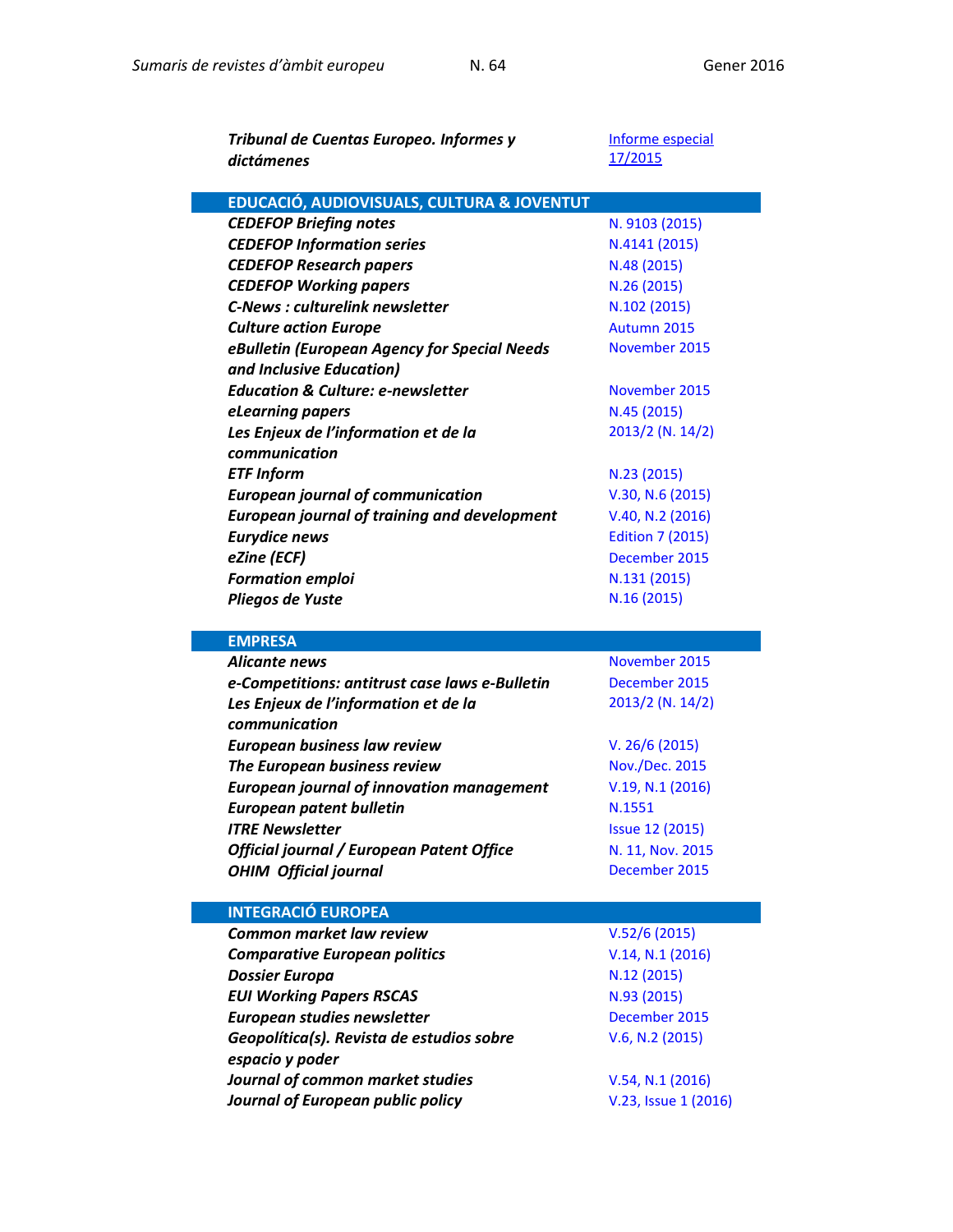| N.376 (2015)   |
|----------------|
| Diciembre 2015 |
| December 2015  |
| N.49 (2015)    |
| N.23 (2015)    |
| 424 (2015)     |
|                |

## **JUSTÍCIA & DRET COMUNITARI** *"Reflets" : informations rapides sur les développements juridiques présentant un intérêt pour l'Union*  N.3 [\(2015\)](http://curia.europa.eu/jcms/upload/docs/application/pdf/2015-12/reflets_3_2015_version_finale.pdf) *Amnistía internacional: revista sobre derechos humanos* N.128 [\(2015\)](https://www.es.amnesty.org/noticias/revista/128-octubre-diciembre-2015/) **CEPEJ newsletter** [N.14 Dec.](http://www.coe.int/t/dghl/cooperation/cepej/newsletter/2015/newsletter_Nov2015_en.asp) 2015 *DROI Subcommittee on Human Rights newsletter*  N.24 [\(2015\)](https://polcms.secure.europarl.europa.eu/cmsdata/upload/0ad5fa2c-72c7-45b7-bbf4-180e5c74e8ca/Issue%2024.pdf) **Droit et société**  $N.91 (2015)$  $N.91 (2015)$ **EDPS Newsletter [N.46 Dec. 2015](https://secure.edps.europa.eu/EDPSWEB/webdav/site/mySite/shared/Documents/EDPS/PressNews/Newsletters/Newsletter_46_EN.pdf)** *Europa e diritto privato* and a N.3 [\(2015\)](http://dialnet.unirioja.es/servlet/revista?codigo=13988) *European constitutional law review* [V.11, N.3](http://journals.cambridge.org/action/displayJournal?jid=ECL) (2015) *European Institute for Gender Equality Newsletter EIGE*  N.15 [\(2015\)](http://eige.europa.eu/sites/default/files/documents/eige_newsletter_no._15_-_17_december_2015.pdf) **European law journal [V.21, N.6](http://onlinelibrary.wiley.com/doi/10.1111/eulj.2015.21.issue-6/issuetoc) (2015)** *European police science and research bulletin* [N.13 Winter](https://www.cepol.europa.eu/sites/default/files/science-research-bulletin-13.pdf) (2016) **European review of private law** [V.23/6](http://www.kluwerlawonline.com/toc.php?area=Journals&mode=bypub&level=5&values=Journals~~European+Review+of+Private+Law~Volume+23+%282015%29) (2015) **FRA newsletter [November](http://fra.europa.eu/en/newsletter/2015/fra-newsletter-november-2015) 2015** *International journal of constitutional law* [V.13, N.3](http://dialnet.unirioja.es/servlet/revista?codigo=12076) (2015) *The International journal of human rights* [V.20, N.1 \(2016\)](http://www.tandfonline.com/toc/fjhr20/current) *JURI report* **ISSUE 17 Dec. 2015** *Nómadas. Revista crítica de ciencias sociales y jurídicas*  [V.46, N.2](http://revistas.ucm.es/index.php/NOMA/issue/current) (2015) **Revista de derecho de la Unión Europea** N.29 [\(2015\)](http://dialnet.unirioja.es/servlet/revista?codigo=2136) *Revista europea de derechos fundamentales* N.25 [\(2015\)](http://dialnet.unirioja.es/servlet/revista?codigo=5833) *Unión Europea Aranzadi* N.10 [\(2015\)](http://dialnet.unirioja.es/servlet/revista?codigo=1713)

## **MEDI AMBIENT & ENERGIA** *Air quality in Europe – report* [2015](http://www.eea.europa.eu/publications/air-quality-in-europe-2015) *EcoAP Newsletter* [\(24.11.2015\)](http://ecoapwebsite.eu/newsletters/index_20151124_en.htm) **Energy in Europe - newsletter [December 2015](http://ec.europa.eu/energy/en/energy_newsletter/newsletter-december-2015)** *Energy, transport and environment indicators* [2015](http://ec.europa.eu/eurostat/en/web/products-statistical-books/-/KS-DK-15-001) ed. **ENVI News: newsletter from the EP Committee** [Issue 18](https://polcms.secure.europarl.europa.eu/cmsdata/upload/e6cdaf7e-0994-40f4-a4c6-6f9df3eef0aa/18.%20ENVI%20News%2021-22%20December%202015%20final.pdf) (2015) *European business awards for the environment newsletter*  [N.28 Dec. 2015](http://us10.campaign-archive1.com/?u=a0a28eea63aa34f3067ef43f5&id=ca3f63eaa0&e=63c998becb) *European energy and environmental law review*  [V.24/6](http://www.kluwerlawonline.com/toc.php?area=Journals&mode=bypub&level=5&values=Journals~~European+Energy+and+Environmental+Law+Review~Volume+24+%282015%29) (2015) **LIFE newsletter [December](http://ec.europa.eu/environment/life/news/newsletter/archive2015/documents/ln1015.pdf) 2015** *Observatorio medioambiental* V.18 [\(2015\)](http://revistas.ucm.es/index.php/OBMD/issue/current) **Science for environment policy. News alert** [N.440](http://ec.europa.eu/environment/integration/research/newsalert/newsalert.htm)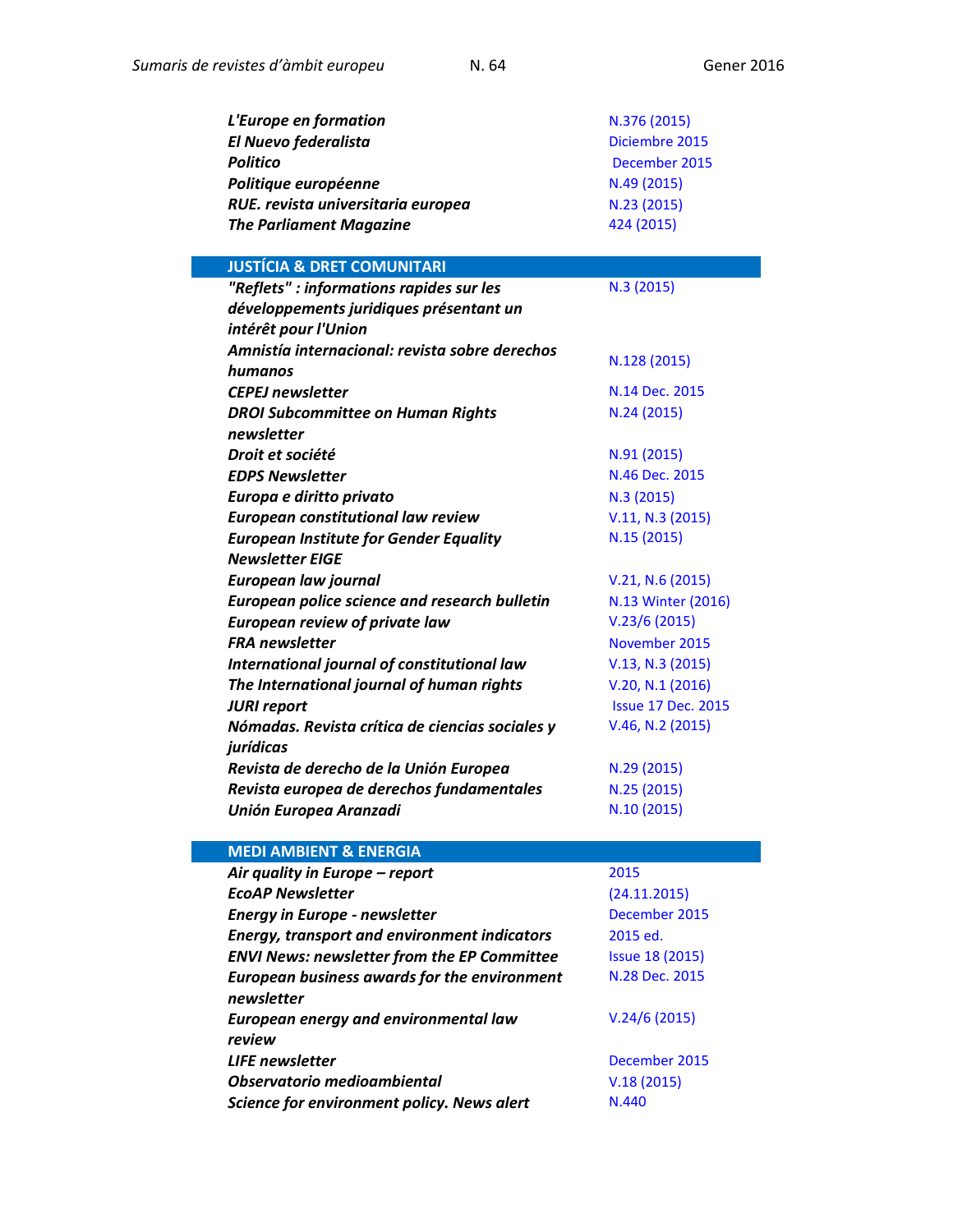| <b>Carta local</b><br>N.286 Dic. 2015                                                                               |
|---------------------------------------------------------------------------------------------------------------------|
|                                                                                                                     |
| <b>Committee of the Regions: eNewsletter</b><br>Diciembre 2015                                                      |
| Cuadernos Cantabria Europa<br>N.14(2015)                                                                            |
| Espaces et sociétés<br>N.163 (2015)                                                                                 |
| Intercultural cities newsletter<br>N.40 Dec. 2015                                                                   |
| Istituzioni del federalismo: rivista di studi<br>N.1(2015)                                                          |
| giuridici e politici                                                                                                |
| Panorama inforegio<br>N.55 (2015)                                                                                   |
| N.2 November 2015<br>Reginews: newsletter of the committee on                                                       |
| regional development                                                                                                |
|                                                                                                                     |
| <b>POLÍTICA EXTERIOR &amp; SEGURETAT</b>                                                                            |
| <b>Boletín/Newsletter Elcano</b><br>N.186 (2015)                                                                    |
| <b>CBRNE-Terrorism newsletter</b><br>December 2015                                                                  |
| V.9, N.4 (2015)<br>Central European journal of international and                                                    |
| security studies (CEJISS)                                                                                           |
| <b>Esglobal</b><br>Diciembre 2015                                                                                   |
| <b>EUROMIL news</b><br>2.12.2015                                                                                    |
| European foreign affairs review<br>V.20, N.4 (2015)                                                                 |
| Géoéconomie<br>N.77 (2015)                                                                                          |
| Informe semanal Política Exterior<br>967 (2015)                                                                     |
| <b>ISS Alerts</b><br>N.56 (2015)                                                                                    |
|                                                                                                                     |
| <b>ISS Brief</b><br>N.39 (2015)                                                                                     |
| <b>ISS Chaillot Papers</b><br>N.136 (2015)<br><b>Notes internacionals</b>                                           |
| N.136 (2015)                                                                                                        |
| N.165 (2015)<br>Puentes para un diálogo. Europa-América<br>Latina                                                   |
|                                                                                                                     |
| Revista CIDOB d'afers internacionals<br>N.111 (2015)<br>Revista de la OTAN                                          |
| 18.12.2015<br>Revista Elcano ARI                                                                                    |
| N.10(2015)<br>Revista electrónica de estudios internacionales<br>N.30 Dic. 2015                                     |
|                                                                                                                     |
| Revista europea de estudios latinoamericanos<br>N.100 (2015)                                                        |
| y del Caribe                                                                                                        |
| Revue internationale et stratégique<br>N.100 (2015)                                                                 |
| <b>Security Community: The OSCE Magazine</b><br>N.2 (2015)                                                          |
| (19.12.2015)<br><b>Weekly Compass</b>                                                                               |
| <b>SALUT</b>                                                                                                        |
| Better training for safer food. Annual report<br>2014                                                               |
| <b>BTSF Newsletter</b><br>November 2015                                                                             |
| <b>EFSA journal</b><br>December 2015                                                                                |
| Eurosurveillance: Europe's journal on infectious<br><b>V.20, Issue 50</b>                                           |
|                                                                                                                     |
|                                                                                                                     |
| disease epidemiology, prevention and control<br>(2015)                                                              |
| <b>Human medicines highlights</b><br>N.81 (2015)<br>N.165 (2015)<br>Salud-UE: El portal de información fiable sobre |